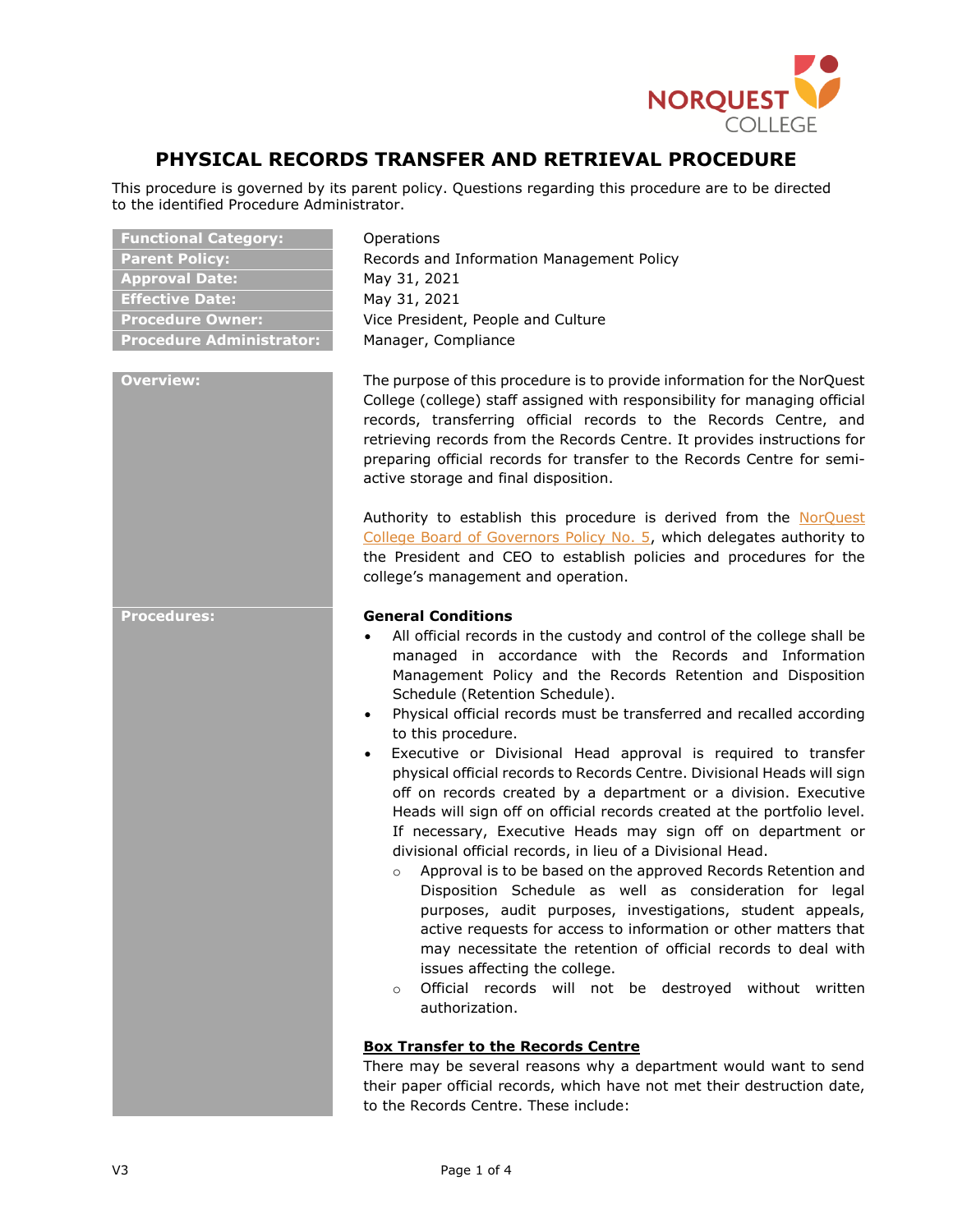

- the official records are only referred to on an infrequent basis (e.g. seasonally, annually)
- official records should be at least one year old at the time of transfer
- the official records will not be retrieved often
- the official records cannot be destroyed yet as they provide valuable evidence for an important business activity
- the official records are generally needed to be retained for longer than two (2) or three (3) years (see Records Retention and Disposition Schedule)
- the department or division no longer has room to store the official records

## **Step 1 – Preparation**

Contact Compliance to ask for a current copy of the Retention Schedule, the Records Inventory, and boxes to pack up the material.

#### **Step 2 – Retention Schedule Review**

Determine whether or not there is an approved Retention Schedule that covers the official records being transferred. Consult the Retention and Disposition Schedule. Records will not be transferred without an approved Retention Schedule.

### **Step 3 – Records and Box Preparation**

Gather official records, files, and boxes.

- Place official records in files. Name files appropriately.
- Order files according to alphabetical listing, date, or subject.
- Place files in boxes. Using the Retention Schedule, group official records from the same record series.
- All material should be boxed according to: destruction, archival selection, or permanent record status.
- Remove and destroy transitory records. Transitory records do not need to be inventoried and formally managed.
- Remove official records and files from binders, binding cases, or hanging file folders.
- Elastics or colored paper can be used to subdivide each file, and separate contents if necessary.
- Do not write on the box.
- Ensure boxes are as full as possible. Only full boxes will be transferred to the Records Centre. Boxes that are not full will need to accumulate official records until full.

#### **Step 4 – Records Inventory Creation**

Create a Records Inventory.

- Unless otherwise indicated, all fields are required.
- List each description in its designated area.
- Add all files to the Inventory in the same order as they are in the boxes.
- File titles listed on the Inventory should identically match the titles on the physical files.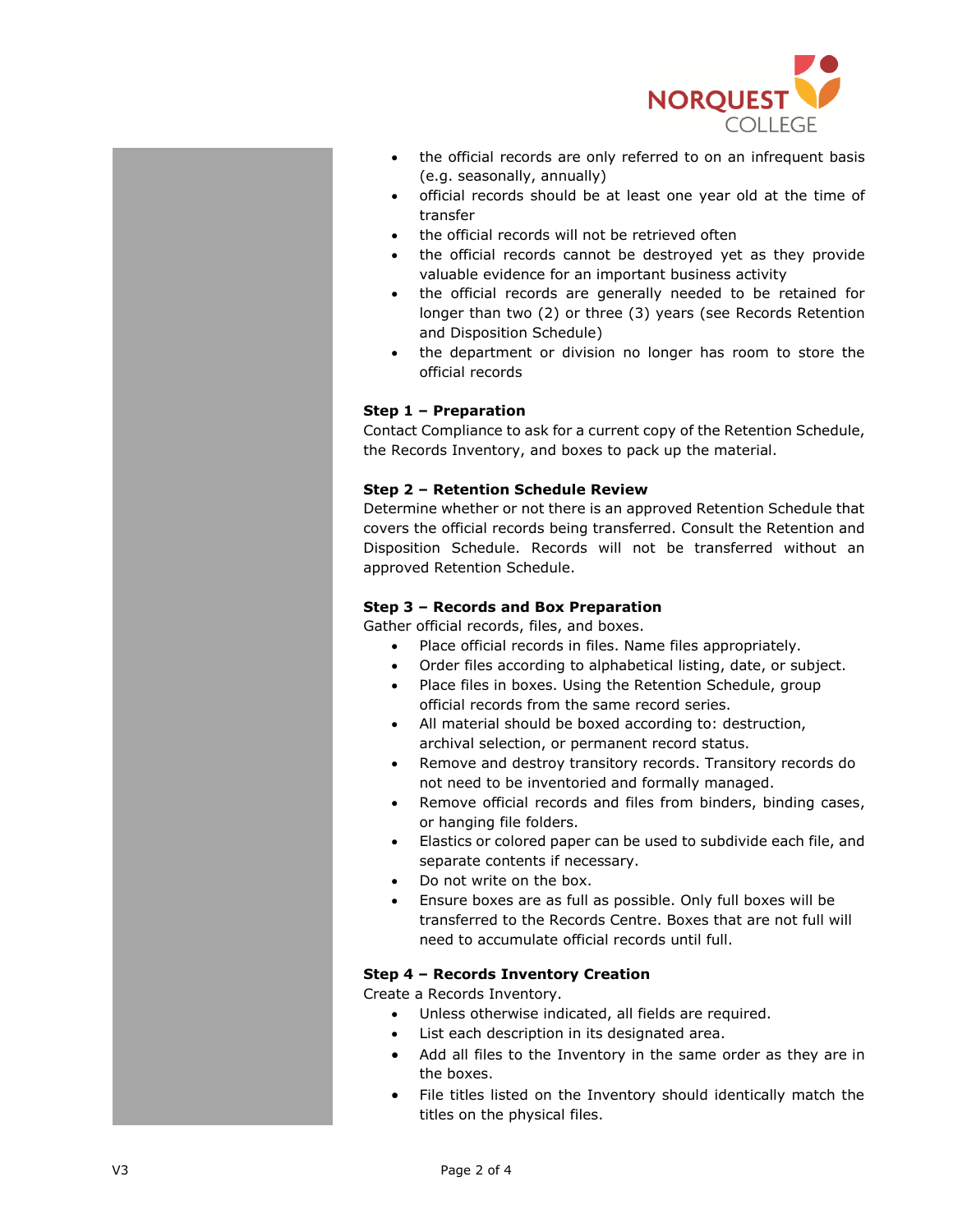

- Enter dates as MM/DD/YYYY
- Use the Retention Schedule to determine the:
	- o Series code (ex. *SA0001*)
	- o Final status or disposition (Destroy, Archival Selection, Permanent)
	- o Eligible disposal date

After filing and inventorying, ensure that all titles, descriptions, and codes are accurate.

#### **Step 5 – Records Inventory Review and Authorization Request**

Contact Compliance to review and approve the populated Records Inventory.

Contact Compliance with the following information:

- Date of the request
- The room and area the boxes are located in
- The number of boxes for pick up and the number of bar codes required
- The populated Records Inventory

Upon approval, Compliance will provide a Unique Bar Code for each box.

## **Step 6 – Authorization to Transfer**

Seek approval on Records Inventory from an Executive Head or Divisional Head. The Executive Head or Divisional Head will review and sign.

#### **Step 7 – Transfer of Material**

Contact Compliance who will arrange for a pickup of material. Compliance will upload box data into the NorQuest Semi-active and Inactive Box Tracking Database.

## **Box Retrieval from the Records Centre**

#### **Step 1 – Complete the Records Storage Request Form**

Provide Compliance with the following information on the form and include:

- Date of the request
- Your contact information
- The room the boxes need to be delivered to
- The number of boxes for pick up and their barcode numbers
- Note that the boxes are a retrieval
- Include Box Retention Code, Box Start Date, and Box End Date

#### **Step 2 – Email the form to Compliance**

#### **Step 3 – Review records**

Review official records and keep accompanying Records Inventory with the boxed material.